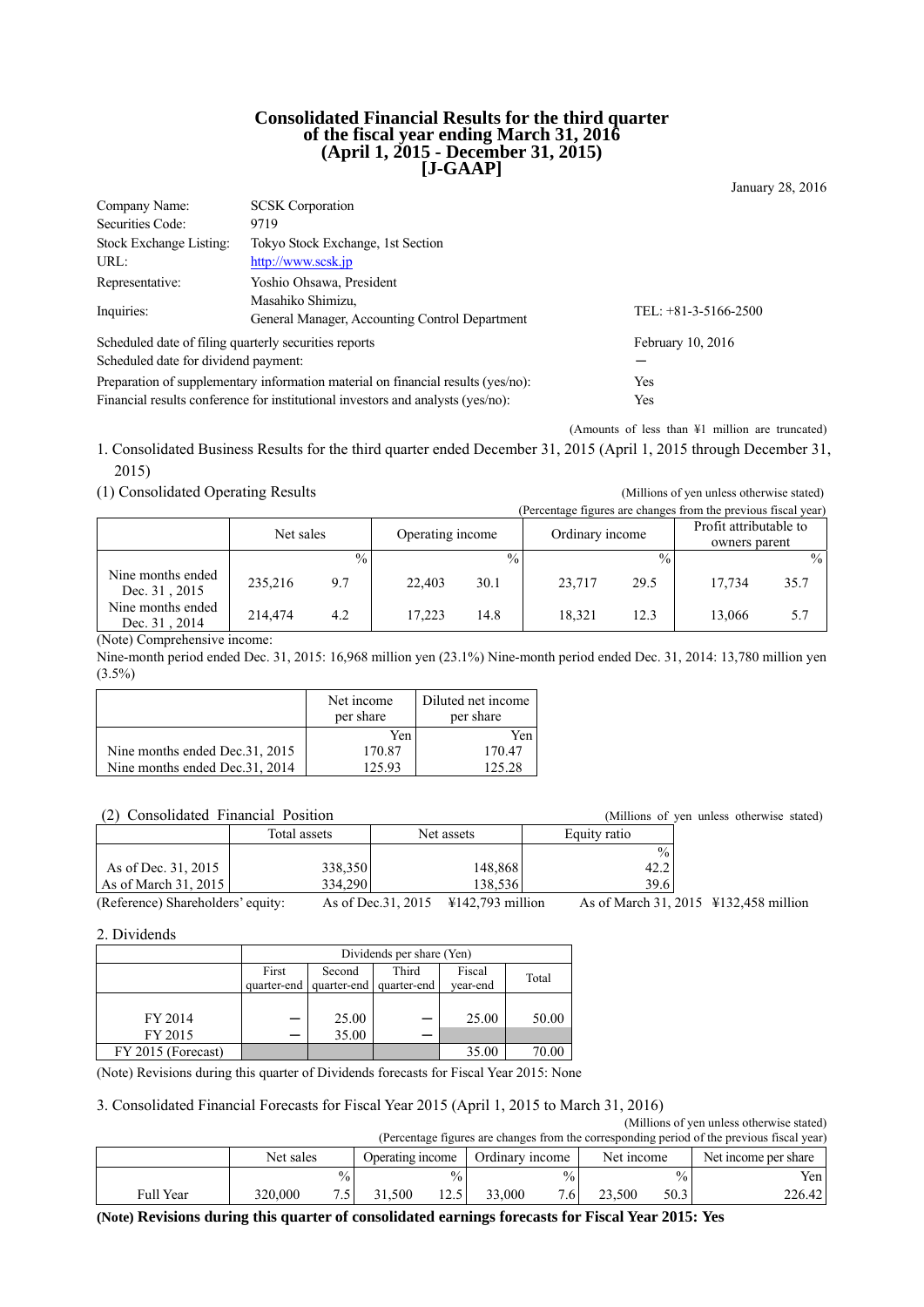# \*Notes

- (1) Changes in significant subsidiaries during the period : Yes (Changes in specified subsidiaries accompanying changes in scope of consolidation) Inclusion : none (company name) exclusion: 1 (company name) : CSK Group Investment Fund For details, please refer to "Qualitative information of Consolidated Financial Forecast for the fiscal year ending March 31, 2016" on page 4, " 2. Summary information (notes), (1). Transfer of important subsidiaries in the three months under review."
- (2) Adoption of specific accounting procedures in preparing quarterly consolidated financial statements: None
- (3) Changes in accounting policies, changes in accounting estimates and restatement of prior period financial statements after error corrections
	- 1) Changes in accounting policies, changes in accounting standards and other regulations: Yes
	- 2) Changes in accounting policies due to other reasons: None
	- 3) Changes in accounting estimates: None
	- 4) Restatement of prior period financial statements after error corrections: None
- (4) Number of shares issued (Common stock)
	- 1) The number of shares issued as of the period-end (including treasury stock)

| As of Dec. 31, 2015  | 107,986,403 shares |
|----------------------|--------------------|
| As of March 31, 2015 | 107,986,403 shares |

2) The number of shares of treasury stock as of the period-end

|    | As of Dec. 31, 2015                            | 4,198,359 shares   |
|----|------------------------------------------------|--------------------|
|    | As of March 31, 2015                           | 4,208,816 shares   |
| 3) | The average number of shares during the period |                    |
|    | As of Dec. 31, 2015                            | 103,787,869 shares |
|    | As of Dec. 31, 2014                            | 103,761,573 shares |

\*Notification regarding the auditing process

 This financial report is not within the scope of the auditing process as prescribed by the Financial Instruments and Exchange Act. Therefore, and as of the time of disclosure, the auditing process of this financial report has not been completed.

\* Cautionary statement concerning appropriate use of financial forecasts and other explanatory notes

- The financial forecasts contained in this document are based on the information currently available and certain assumptions deemed reasonable. Actual results may vary from these forecasts for various reasons. With regard to the assumptions on which financial forecasts are based and other explanatory notes in connection with the use of financial forecasts, please refer to "Qualitative information of Consolidated Financial Forecast for the fiscal year ending March 31, 2016" on page 3.
- SCSK will hold a results briefing for institutional investors and analysts on January 28, 2016. Materials used in the briefing, a transcript of the main questions and answers, and other related information will be published on SCSK's website promptly thereafter.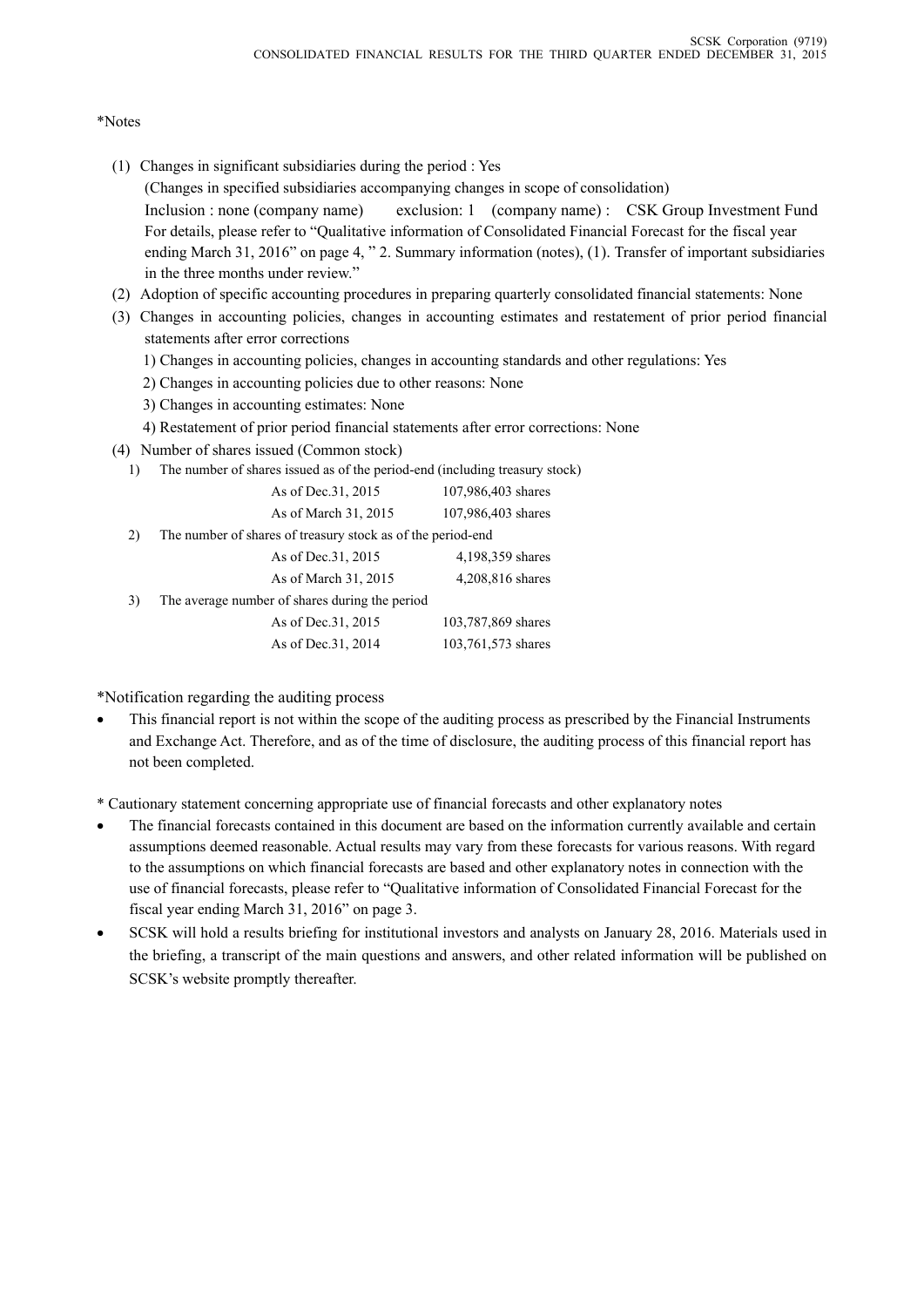# Contents

| (1) |                                                                                                                                                                                                                                        |  |
|-----|----------------------------------------------------------------------------------------------------------------------------------------------------------------------------------------------------------------------------------------|--|
| (2) |                                                                                                                                                                                                                                        |  |
| (3) | Qualitative information of Consolidated Financial Forecast for the fiscal year ending March 31, 2016 ············· 3                                                                                                                   |  |
|     | 2. Summary information (notes)                                                                                                                                                                                                         |  |
| (1) | Transfer of important subsidiaries in the period under review material contract and a 4                                                                                                                                                |  |
| (2) | Adoption of specific accounting procedures in preparing quarterly consolidated financial statements  4                                                                                                                                 |  |
| (3) | Changes in accounting policies, changes in accounting estimate and restatement of prior period financial                                                                                                                               |  |
|     |                                                                                                                                                                                                                                        |  |
|     | 3. Consolidated Financial Statements manufactured contract to the Statements of Statements of Statements and Statements of Statements and Statements of Statements and Statements of Statements and Statements and Statements          |  |
| (1) |                                                                                                                                                                                                                                        |  |
| (2) | Consolidated Statements of Income and Comprehensive Income<br>Fig. 2.1 (1997)<br>The Statements of Income and Comprehensive Income<br>Statements of Income and Comprehensive Income<br>Statements of Income and Comprehensive Income . |  |
|     |                                                                                                                                                                                                                                        |  |
|     |                                                                                                                                                                                                                                        |  |
| (3) | Consolidated Statements of Cash Flows                                                                                                                                                                                                  |  |
| (4) | Notes regarding Consolidated Financial Results for the nine-month period ended December 31, 2015 ············11                                                                                                                        |  |
|     |                                                                                                                                                                                                                                        |  |
|     |                                                                                                                                                                                                                                        |  |
|     | (Segment information) (Compared to the set of the set of the set of the set of the set of the set of the set of the set of the set of the set of the set of the set of the set of the set of the set of the set of the set of          |  |
|     |                                                                                                                                                                                                                                        |  |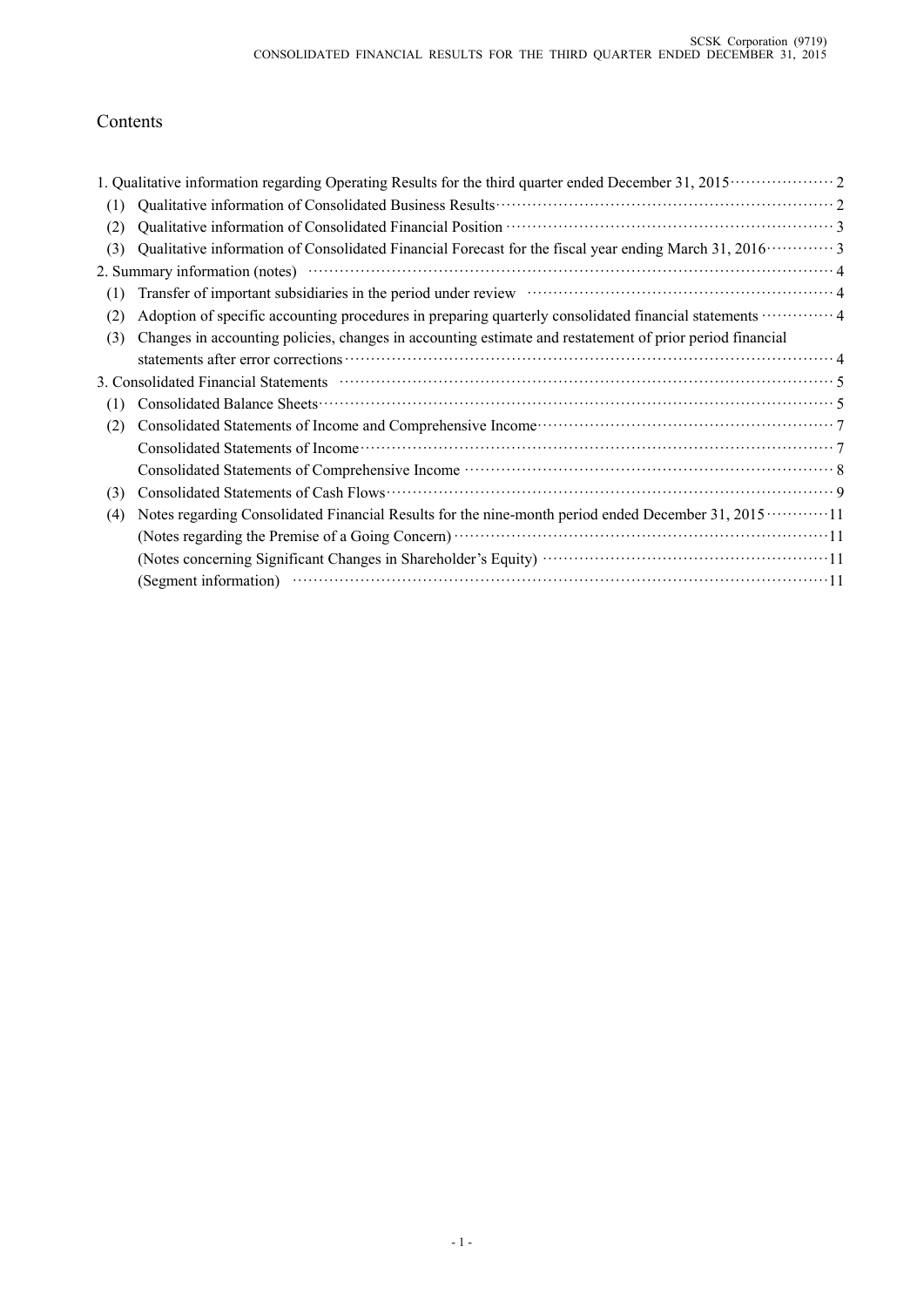#### 1. Qualitative information regarding Operating Results for the third quarter ended December 31, 2015

#### (1) Qualitative information of Consolidated Business Results

In the nine-month period under review, the Japanese economy continued a mild recovery, despite weakening trends in export. This was drove by an improvement in employment environment, as well as a recovery in capital expenditure backed by the effects of the Bank of Japan's monetary easing policy.

The outlook for the Japanese economy is for a mild recovery to continue. Although there is a concern that the pace of the economic recovery will slow on the effects of the normalization of interest rates in the US, a slowdown in the Chinese economy, and the impact to the global economy of commodity price trends such as the low price of oil, the domestic economy will be supported by strong consumer spending, as well as ongoing improvements in employment and wages.

In this environment, IT investment demand in the IT services market generally grew among corporate customers, particularly at large companies.

In the financial industry, systems demand increased substantially, supported by factors including continued strong appetite for investment in development of operation systems by major financial institutions in the banking, securities and insurance industries aiming to increase their competitive strength, as well as demand for systems modification in response to various regulatory reforms.

In the manufacturing and distribution industries, although IT investment demand has continued at a level similar to that of last year, an increased deal flow is anticipated based on the actualization of strategic IT investment demand in response to global business expansion and in connection with omni-channelization and big data analysis.

IT demand is expected to get into full swing, supported by strong demand for IT products by some companies in the telecommunications industry, as well as demand for every kind of cloud-type IT service, such as IaaS and PaaS across multiple industries, those who try to move to further strengthen business and increase operational efficiency.

In the Company's operating results for the nine-month period under review, consolidated net sales increased 9.7% compared to the same period of the previous fiscal year to ¥235,216 million. This reflects strong increases in all of the Company's sales segments, including the Systems Development, System Maintenance and Operation/ Services, and Packaged Software/ Hardware Sales businesses, driven by continued strong IT investment demand among financial industry customers, especially in banking, securities and insurance, as well as some communications industry customers. Operating income increased 30.1% to ¥22,403 million, reflecting increased sales as well as the steady achievement of higher business efficiency from business quality improvement policies and a decrease in unprofitable projects. Ordinary income increased 29.5% to ¥23,717 million and profit attributable to owners of parent increased 35.7% to ¥17,734 million, reflecting the increase in operating income and other factors.

SCSK Group has created three core strategies for achieving the goals of its five-year Medium-term Management Plan, which started this year: shift to a service-oriented businesses, promote strategic businesses that are responsive toward the changing times, and pursue the second stage of global business expansion. While implementing these core strategies, the Company will aim to realize high profit growth over the medium-term by executing initiatives to strengthen our management base, beginning with enhancing operational quality and improving business profitability.

This year is the first of this plan, and we are focusing on management initiatives to improve business results by capturing the current firm demand for IT investment while incorporating various investments in strategic businesses to set the stage for future growth.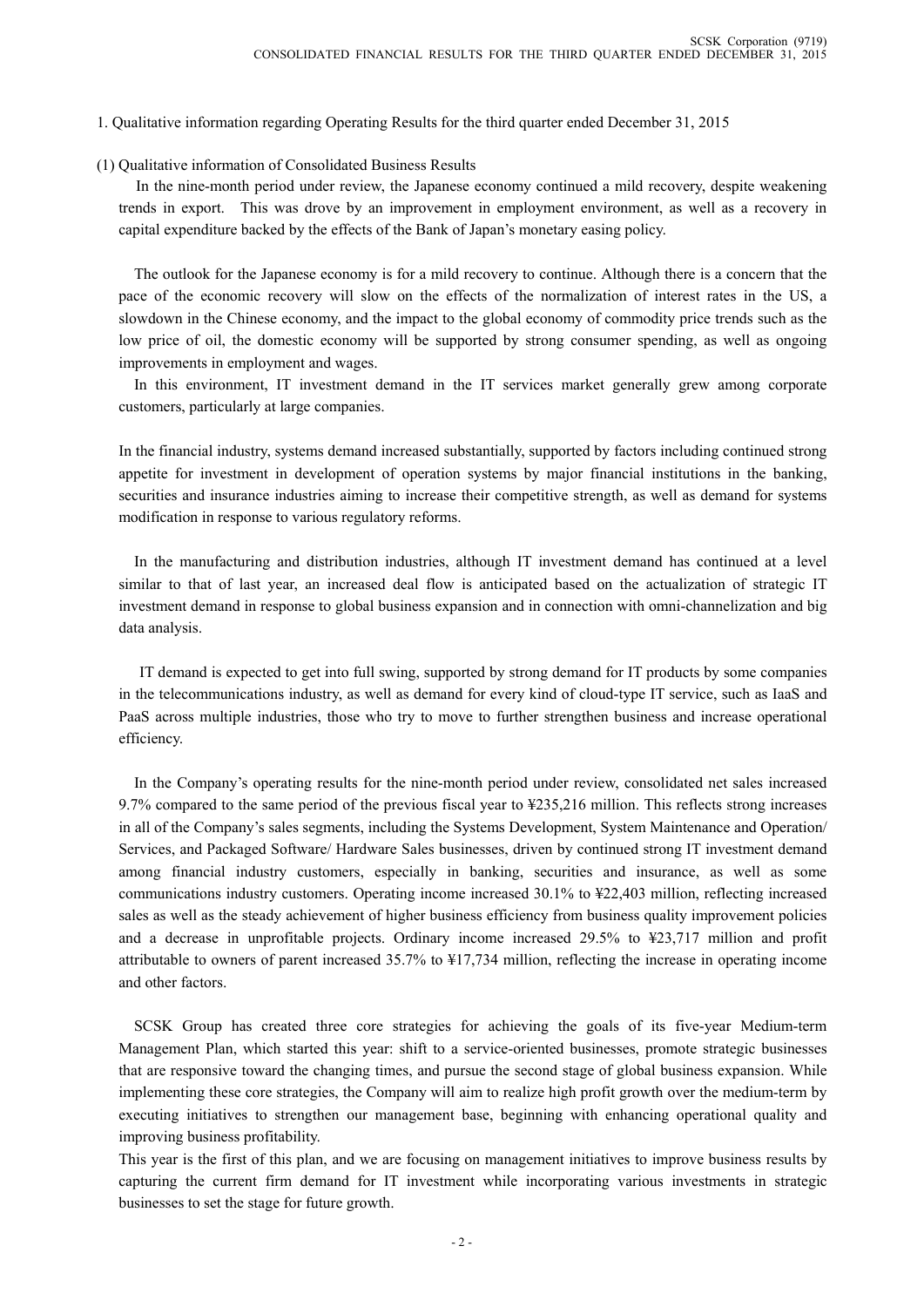#### **(2) Qualitative information of Consolidated Financial Position**

Cash and cash equivalents ("cash") as of December 31, 2015 increased ¥6,745 million compared to December 31, 2014 to ¥92,458 million. The increase or decrease in each cash flow type and the main factors for such changes are as follows.

Cash flow from operating activities

Net cash provided by operating activities was ¥21,255 million.

The main cash inflow factors were net income before income taxes and minority interests of ¥23,269 million, depreciation of ¥5,847 million and a ¥9,056 million increase in capital stemming from a decrease in accounts receivable. The main cash outflow factors were a decrease in accounts payable of ¥1,471 million, an increase in inventories of ¥3,363 million, and increase in deposits of 11,655 million.

Cash flow from investing activities

Net cash used in investing activities was ¥7,227 million.

The main cash outflow factors were payments for the acquisition of tangible fixed assets of ¥6,302 million and acquisition of intangible fixed assets of ¥2,643 million.

Cash flow from financing activities

Net cash used in financing activities was ¥7,178 million.

The main cash outflow factors was dividend payments of ¥2,600 million (¥25 per share) for the year-end dividend of the fiscal year ended March 31, 2015, and 3,640 million (¥35 per share) for the interim period of the fiscal year ending March 31, 2016.

# **(3) Qualitative information of Consolidated Financial Forecast for the fiscal year ending March 31, 2016**

Based on the third quarter results and recent order trends, net sales for the fiscal year ending March 31, 2016, are expected to exceed the forecasts announced on October 30, 2015, mainly on sales to financial industry customers in the systems development business.. Looking toward the remainder of the fiscal year, earnings are expected to increase on firm sales growth and expected increases in productivity and profitability due to steady progress with various initiatives to lift operational quality and strengthen the management base, with aboveforecast growth in both operating income and ordinary income. In consideration of the above, the consolidated financial forecasts for the fiscal year ending March 31, 2016 announced on October, 30, 2015, have been revised as shown below.

(Consolidated financial forecasts for the fiscal year ending March 31, 2016)

(Millions of yen unless otherwise stated)

|                                                                                                                                  | Net sales | Operating<br>income | Ordinary<br>income | Profit attributable<br>to owners of<br>parent | Net income per<br>share (Yen) |
|----------------------------------------------------------------------------------------------------------------------------------|-----------|---------------------|--------------------|-----------------------------------------------|-------------------------------|
| Previous forecast (A)                                                                                                            | 315,000   | 30,500              | 32,000             | 23,500                                        | 226.42                        |
| Revised forecast (B)                                                                                                             | 320,000   | 31,500              | 33,000             | 23,500                                        | 226.42                        |
| Change $(B-A)$                                                                                                                   | 5,000     | 1,000               | 1,000              |                                               |                               |
| Percent change $(\% )$                                                                                                           | 1.6       | 3.3                 | 3.1                |                                               |                               |
| (Reference)<br>Figures of the same<br>period of the<br>preceding year<br>first half of the fiscal year<br>ending March 31, 2015) | 297,633   | 28,003              | 30,667             | 15,638                                        | 150.71                        |

\*Financial forecasts are created based on information available as of the day these statements were issued. For various reasons, actual results may differ from forecasts.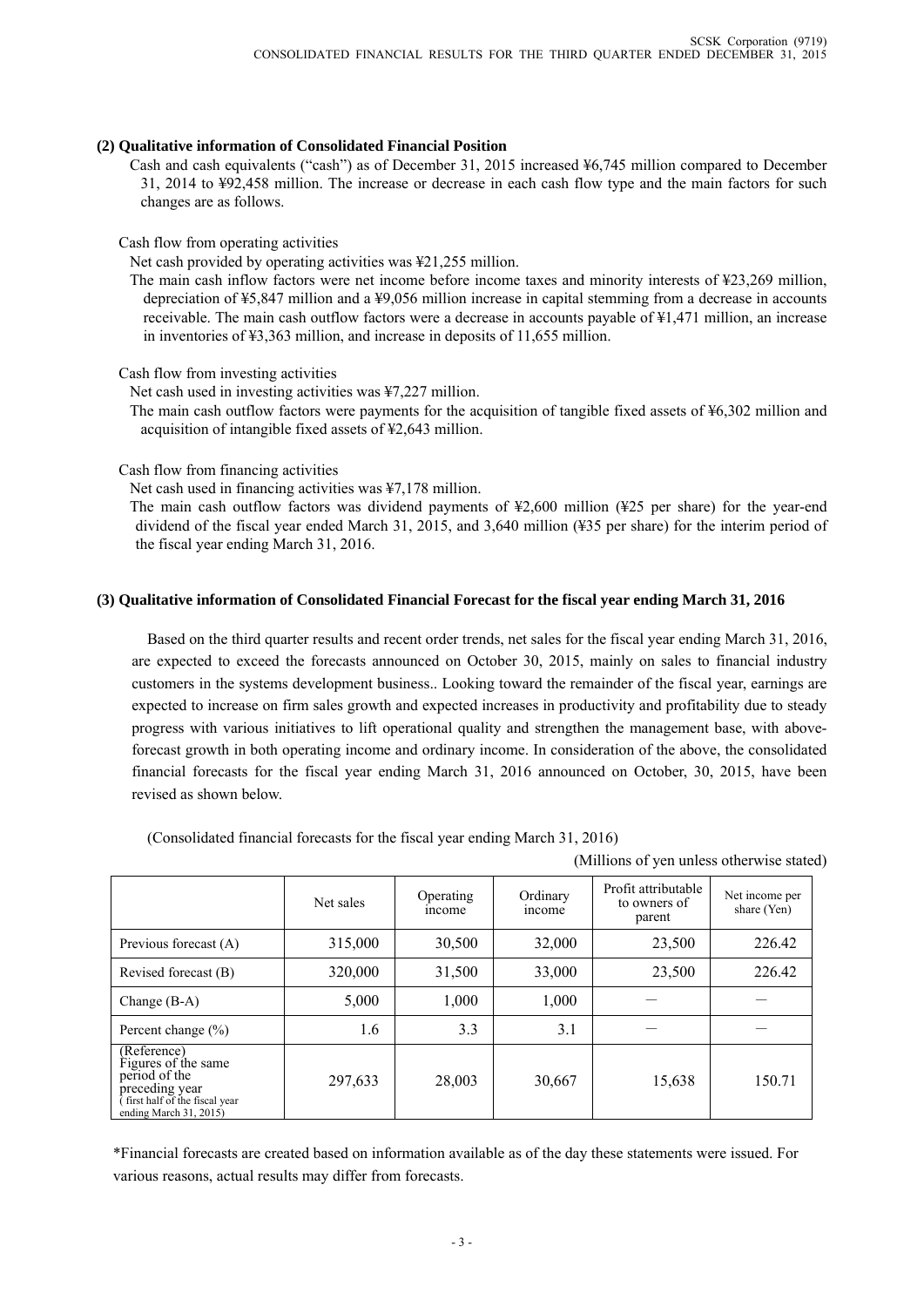## **2. Summary information (notes)**

#### **(1) Transfer of important subsidiaries in the third quarter under review**

Due to its dissolution on June 30, 2015, consolidated subsidiary CSK Group Investment Fund was removed from the scope of consolidation due to its decreased significance.

#### **(2) Adoption of specific accounting procedures in preparing quarterly consolidated financial statements**

No applicable items

# **(3) Changes in accounting policies, changes in accounting estimates and restatement of prior period financial statements after error corrections**

### (Changes in accounting policy)

The Accounting Standard for Business Combinations (Accounting Standards Board of Japan (ASBJ) Statement No.21) of September 13, 2013, the Accounting Standard for Consolidated Financial Statements (ASBJ Statement No.22) of September 13, 2013, and the Accounting Standard for Business Divestitures (ASBJ Statement No.7) of September 13, 2013, have been applied from the first quarter period under review. Differences arising from changes in holdings of subsidiaries in cases where the parent company continues to have control are now recorded in capital surplus, and acquisition expenses for business combinations are now treated as expenses in the consolidated financial statements for the year in which they arise. For business combinations which occur after the beginning of the first quarter period under review, any changes to the allocation of the acquisition price arising from settlement of the provisional accounting treatment shall be reflected in the quarterly consolidated financial statements for the quarter in which the business combination occurred. Additionally, a change in presentation has been made to Net income, and the previous accounting standard category of Minority interests has changed to Non-controlling interests. To reflect these changes in presentation, the consolidated financial statements for the cumulative third quarter of the previous fiscal year, and the previous consolidated fiscal year, have been restated.

The Company has adopted these accounting standards from the beginning of the first quarter period under review, in accordance with transitional treatment based on Article 58-2 (4) of the Accounting Standard for Business Combinations, Article 44-5 (4) of the Accounting standard for Consolidated Financial Statements, and Article 57-4 (4) of the Accounting Standard for Business Divestitures.

The impact on the consolidated cumulative third quarter period under review is minimal.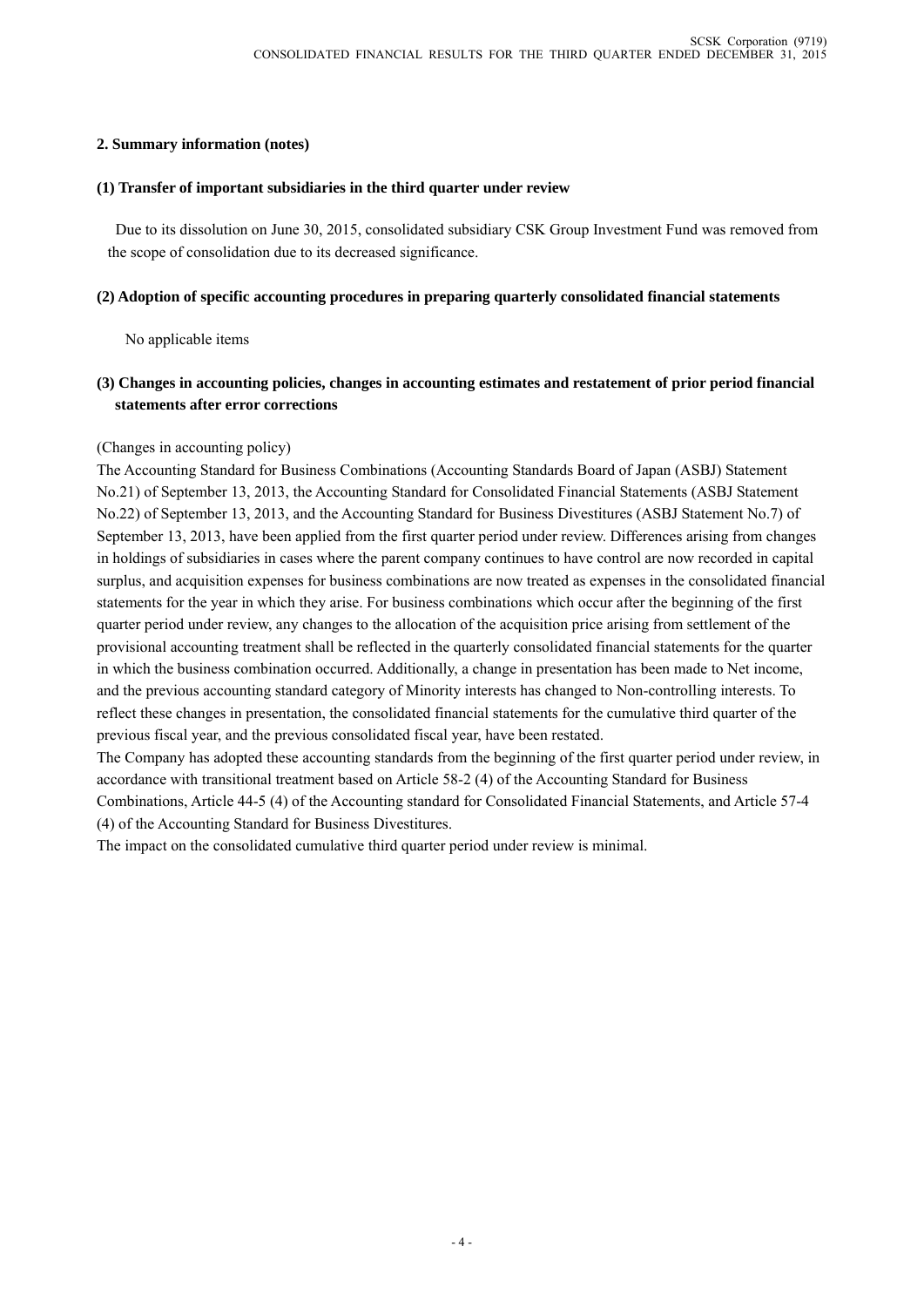# **3. Consolidated Financial Statements**

# **(1) Consolidated Balance Sheets**

|                                     |                     | (Unit: Millions of Yen) |
|-------------------------------------|---------------------|-------------------------|
|                                     | As of Mar. 31, 2015 | As of Dec. 31, 2015     |
| <b>ASSETS</b>                       |                     |                         |
| Current assets                      |                     |                         |
| Cash and deposits                   | 25,908              | 20,897                  |
| Notes and accounts receivable-trade | 63,687              | 54,569                  |
| Securities                          | 900                 | 1,300                   |
| Operational investment securities   | 18,957              | 11,135                  |
| Merchandise and finished goods      | 4,528               | 7,321                   |
| Work in process                     | 522                 | 1,073                   |
| Raw materials and supplies          | 25                  | 46                      |
| Deposits paid                       | 61,798              | 72,960                  |
| <b>Guarantee Deposits</b>           | 24,788              | 36,442                  |
| Other                               | 22,360              | 20,945                  |
| Allowance for doubtful accounts     | $-32$               | $-39$                   |
| Total current assets                | 223,444             | 226,655                 |
| Non-current assets                  |                     |                         |
| -Property, plant and equipment      |                     |                         |
| Buildings and structures, net       | 23,720              | 34,482                  |
| Land                                | 20,681              | 20,583                  |
| Others, net                         | 19,773              | 10,819                  |
| Total property, plant and equipment | 64,175              | 65,885                  |
| Intangible assets                   |                     |                         |
| Goodwill                            | 169                 | 107                     |
| Other                               | 7,793               | 8,465                   |
| Total intangible assets             | 7,963               | 8,572                   |
| Investments and other assets        |                     |                         |
| Investment securities               | 9,675               | 8,509                   |
| Others                              | 29,299              | 29,035                  |
| Allowance for doubtful accounts     | $-268$              | $-308$                  |
| Total investments and other assets  | 38,706              | 37,237                  |
| Total non-current assets            | 110,845             | 111,695                 |
| <b>Total assets</b>                 | 334,290             | 338,350                 |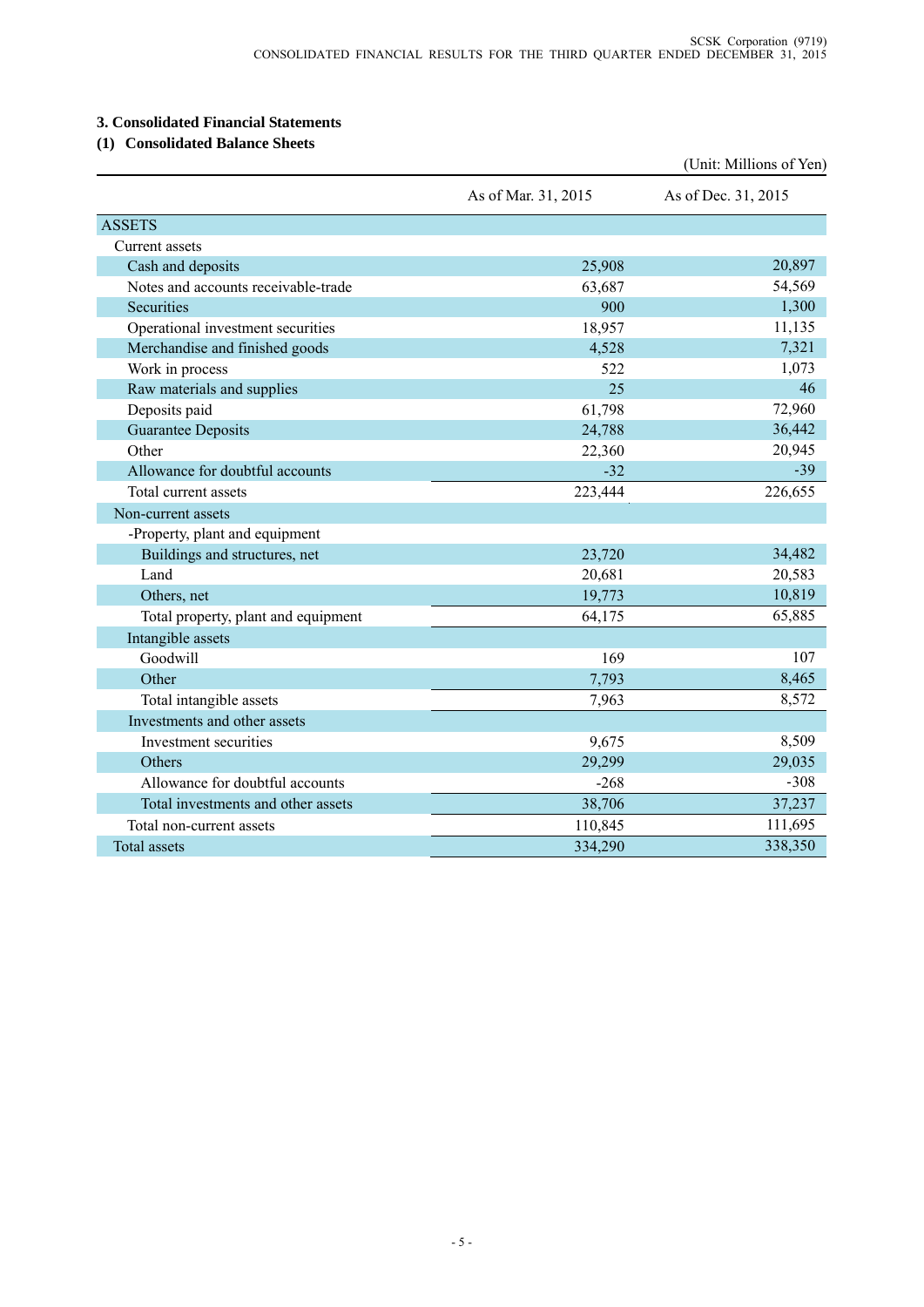|                                                       |                     | (Unit: Millions of Yen) |
|-------------------------------------------------------|---------------------|-------------------------|
|                                                       | As of Mar. 31, 2015 | As of Dec. 31, 2015     |
| <b>LIABILITIES</b>                                    |                     |                         |
| <b>Current liabilities</b>                            |                     |                         |
| Notes and accounts payable-trade                      | 17,769              | 16,288                  |
| Short-term loans payable                              | 10,000              | 10,000                  |
| Current portion of debt                               | 5,000               | 5,000                   |
| Current portion of long-term loans payable            | 10,000              | 5,000                   |
| Income taxes payable                                  | 2,212               | 1,438                   |
| Provision for bonuses                                 | 6,585               | 1,939                   |
| Provision for directors' bonuses                      | 133                 | 72                      |
| Provision for loss on construction contracts          | 27                  | 171                     |
| Deposits received of prepaid cards                    | 77,204              | 81,598                  |
| Other                                                 | 31,866              | 28,856                  |
| Total current liabilities                             | 160,799             | 150,364                 |
| Non-current liabilities                               |                     |                         |
| Bonds payable                                         | 15,000              | 25,000                  |
| Long-term loans payable                               | 15,000              | 10,000                  |
| Provision for directors' retirement benefits          | 24                  | 24                      |
| Net defined benefit liability                         | 209                 | 254                     |
| Asset retirement obligations                          | 1,538               | 1,952                   |
| Other                                                 | 3,181               | 1,886                   |
| Total non-current liabilities                         | 34,954              | 39,118                  |
| <b>Total liabilities</b>                              | 195,753             | 189,482                 |
| <b>NET ASSETS</b>                                     |                     |                         |
| Shareholders' equity                                  |                     |                         |
| Capital stock                                         | 21,152              | 21,152                  |
| Capital surplus                                       | 3,054               | 3,058                   |
| Retained earnings                                     | 111,171             | 122,664                 |
| Treasury shares                                       | $-8,471$            | $-8,460$                |
| Total shareholders' equity                            | 126,907             | 138,415                 |
| Accumulated other comprehensive income                |                     |                         |
| Valuation difference on available-for-sale securities | 2,520               | 1,885                   |
| Deferred gains or losses on hedges                    | $-16$               | $-23$                   |
| Foreign currency translation adjustment               | 361                 | 295                     |
| Remeasurements of defined benefit plans               | 2,684               | 2,221                   |
| Total accumulated other comprehensive income          | 5,550               | 4,378                   |
| Subscription rights to shares                         | 106                 | 103                     |
| Non-controlling interests                             | 5,971               | 5,970                   |
| Total net assets                                      | 138,536             | 148,868                 |
| Total liabilities and net assets                      | 334,290             | 338,350                 |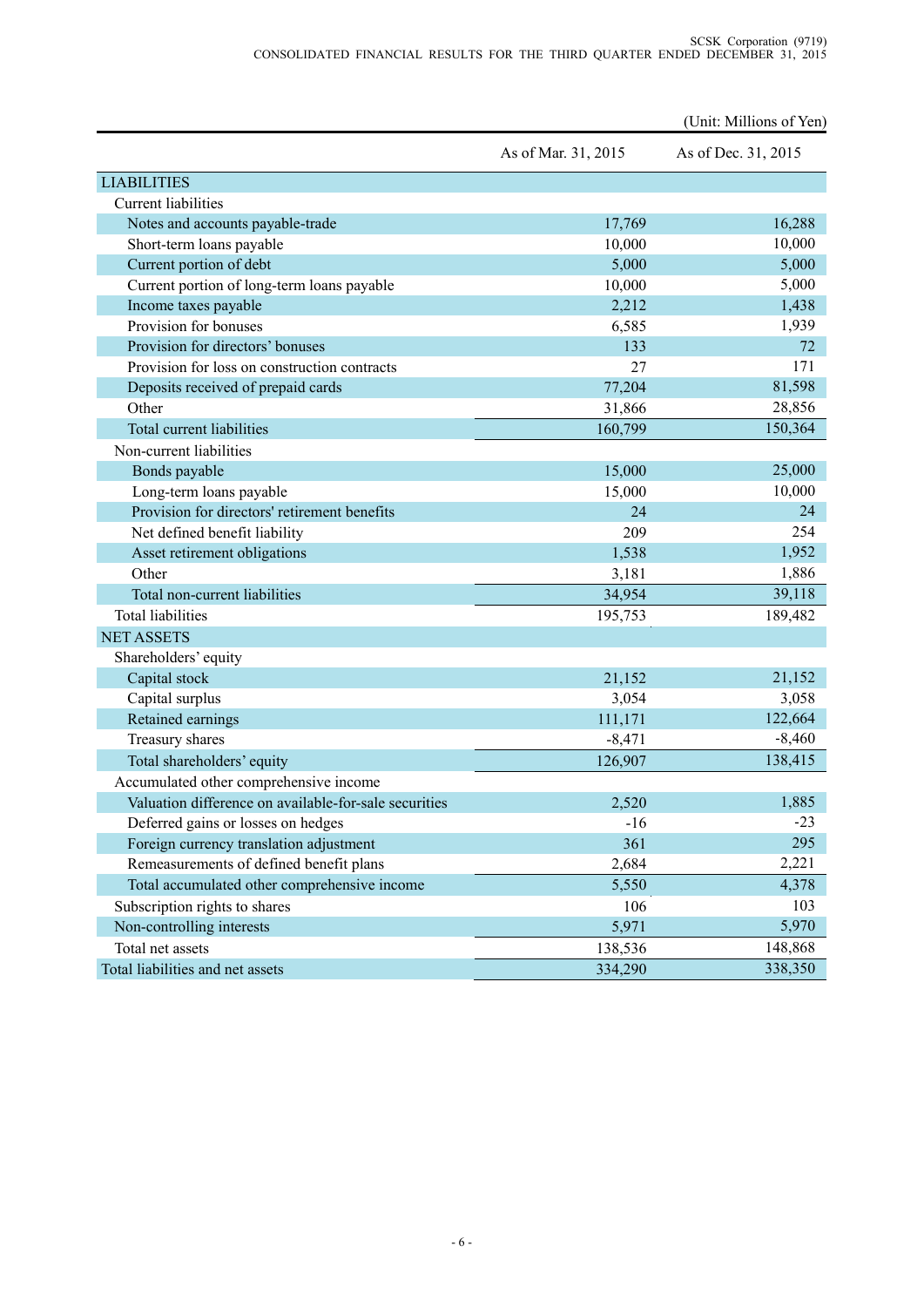# (Unit: Millions of Yen) From Apr. 1, 2014 to Dec. 31, 2014 From Apr. 1, 2015 to Dec. 31, 2015 Net sales 235,216 235,216 235,216 235,216 235,216 236,216 236,216 236,216 236,216 236,216 236,216 236,216 236, Cost of sales 163,790 178,587 Gross profit 50,684 56,629 Selling, general and administrative expenses 33,460 34,225 Operating income 22,403 Non-operating income Interest income 75 73 Dividends income 59 Share of profit of entities accounted for using equity method  $246$  209 Gain on sales of investment securities  $\qquad \qquad 0 \qquad \qquad 89$ Hoard profit of prepaid card 1,004 Other 187 238 Total non-operating income 1,555 1,675 1,675 Non-operating expenses Interest expenses 171 149 Retirement benefit expenses and the settlement benefit expenses and the settlement benefit expenses and the set of  $\sim$ Other  $91$  212 Total non-operating expenses 361 Ordinary income 23,717 23,717 Extraordinary income Gain on sales of non-current assets 2 0 Gain on sales of investment securities  $\overline{154}$ Gain on reversal of subscription rights to shares 3 - Total extraordinary income 5 154 Extraordinary loss Loss on retirement of non-current assets 232 35 Loss on sales of non-current assets 0 14 Impairment loss and the set of the set of the set of the set of the set of the set of the set of the set of the set of the set of the set of the set of the set of the set of the set of the set of the set of the set of the Loss on valuation of membership  $\sim$  2 Office transfer related expenses and the set of the set of the set of the set of the set of the set of the set of the set of the set of the set of the set of the set of the set of the set of the set of the set of the set o Burden of loss on outside the contract  $409 -$ Compensation expenses 2447 26 Contractual termination penalties 170 - Total extraordinary loss 601 Income before income taxes 15,415 23,269 Income taxes — current 2,281 Income taxes — deferred 2,801 Total income taxes 5,083 Profit 2008 13,357 18,186 Profit attributable to non-controlling interests 290 290 452 Profit attributable to owners of parent 13,066 17,734

# **(2) Consolidated Statements of Income and Comprehensive Income Consolidated Statements of Income**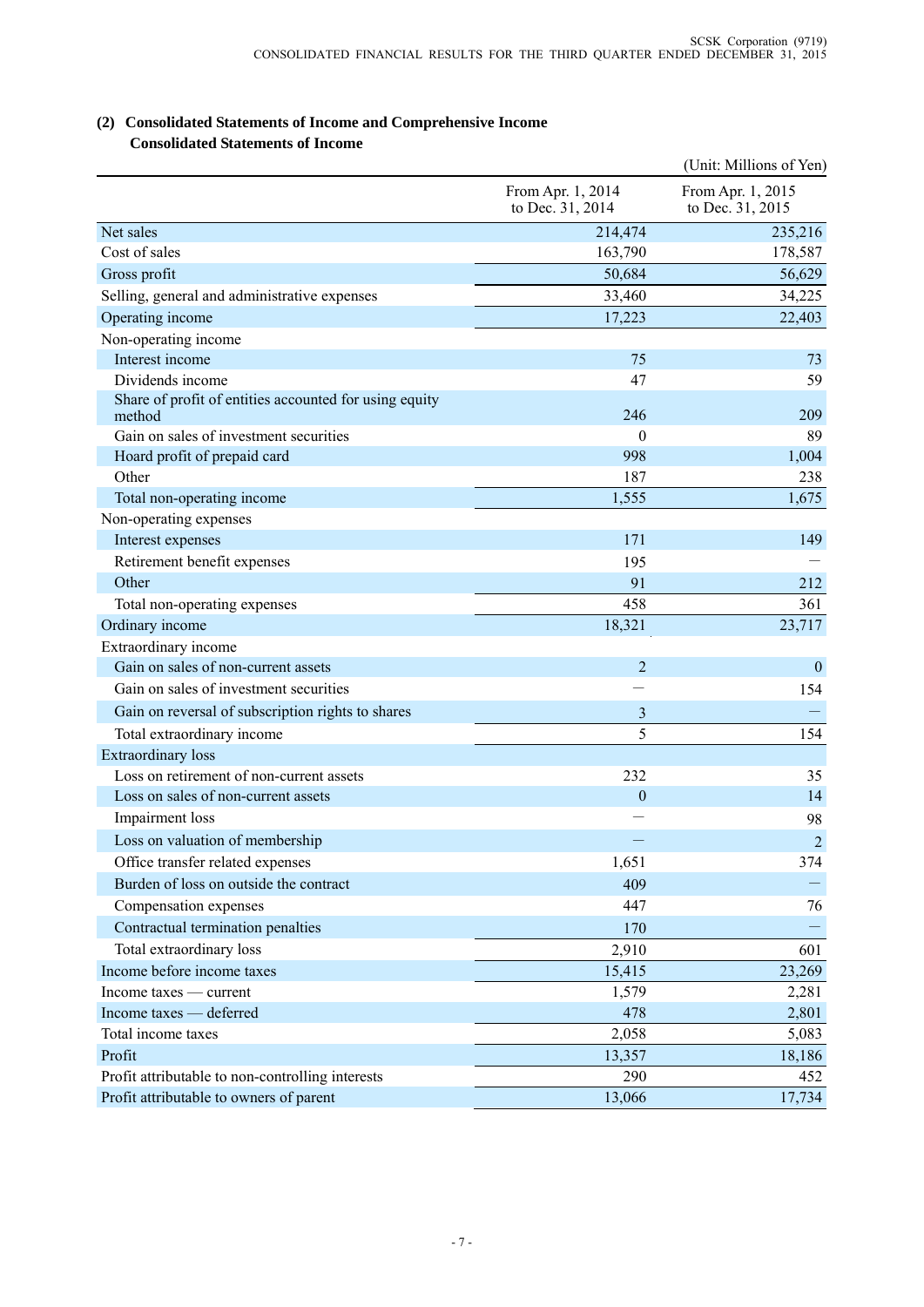# **Consolidated Statements of Comprehensive Income**

|                                                                                      |                                       | (Unit: Millions of Yen)               |
|--------------------------------------------------------------------------------------|---------------------------------------|---------------------------------------|
|                                                                                      | From Apr. 1, 2014<br>to Dec. 31, 2014 | From Apr. 1, 2015<br>to Dec. 31, 2015 |
| Profit                                                                               | 13,357                                | 18,186                                |
| Other comprehensive income                                                           |                                       |                                       |
| Valuation difference on available-for-sale securities                                | 265                                   | $-632$                                |
| Deferred gains or losses on hedges                                                   | 60                                    | $-7$                                  |
| Foreign currency translation adjustment                                              | 272                                   | $-31$                                 |
| Remeasurements of defined benefit plans, net of tax                                  | $-198$                                | $-510$                                |
| Share of other comprehensive income of entities<br>accounted for using equity method | 21                                    | $-36$                                 |
| Total other comprehensive income                                                     | 422                                   | $-1,218$                              |
| Comprehensive income                                                                 | 13,780                                | 16,968                                |
| Comprehensive income attributable to                                                 |                                       |                                       |
| Comprehensive income attributable to owners of parent                                | 13,502                                | 16,561                                |
| Comprehensive income attributable to non-controlling<br>interests                    | 277                                   | 406                                   |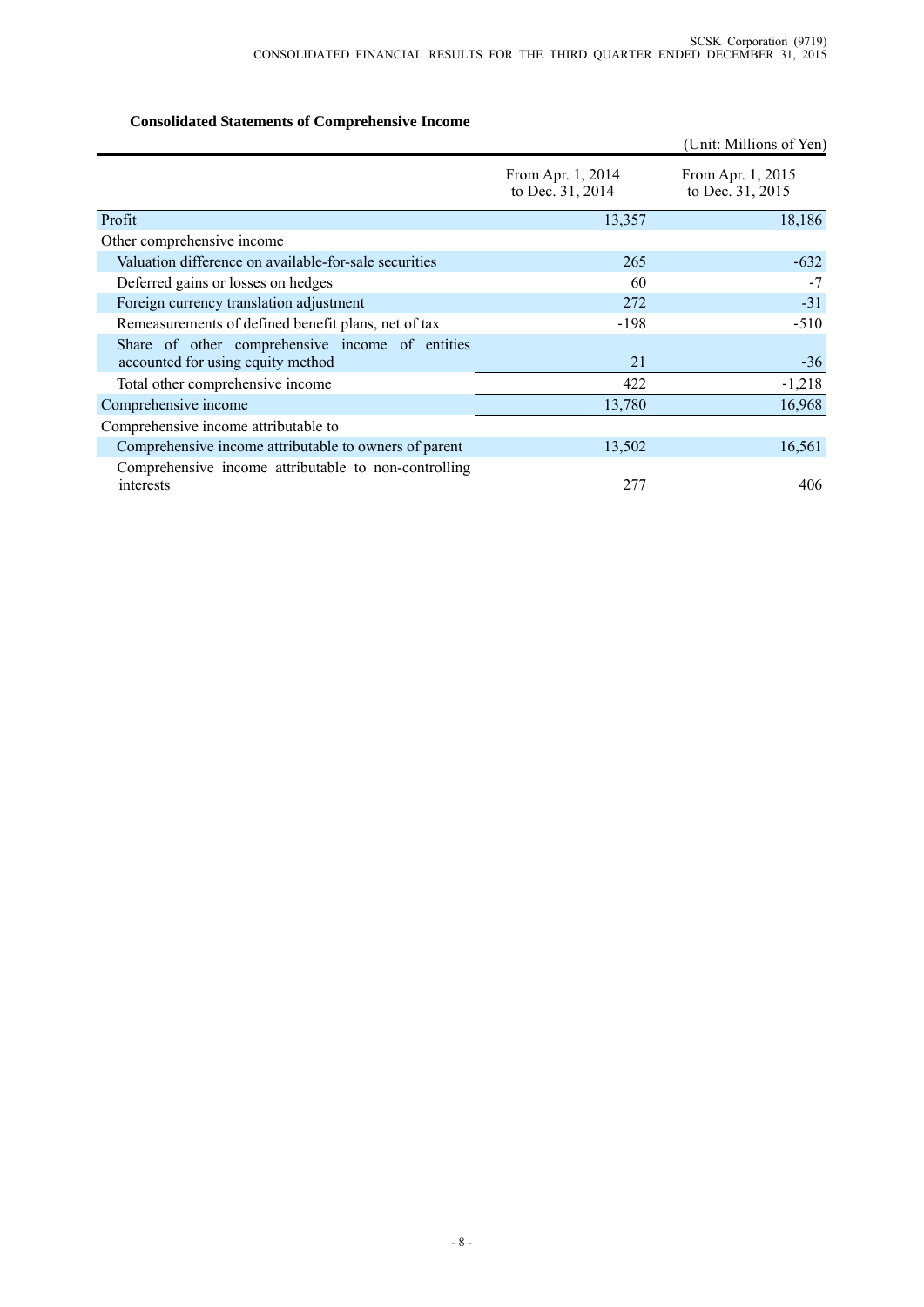# **(3) Consolidated Statements of Cash Flows**

|                                                              |                                       | (Unit: Millions of Yen)               |
|--------------------------------------------------------------|---------------------------------------|---------------------------------------|
|                                                              | From Apr. 1, 2014<br>to Dec. 31, 2014 | From Apr. 1, 2015<br>to Dec. 31, 2015 |
| Cash flows from operating activities                         |                                       |                                       |
| Income before income taxes and minority interests            | 15,415                                | 23,269                                |
| Depreciation                                                 | 5,077                                 | 5,847                                 |
| Amortization of goodwill                                     | 66                                    | 61                                    |
| Impairment loss                                              |                                       | 98                                    |
| Increase (decrease) in allowance for doubtful accounts       | $-11$                                 | 46                                    |
| Increase (decrease) in net defined benefit liability         | 42                                    | 45                                    |
| Decrease (increase) in net defined benefit asset             | $-805$                                | $-829$                                |
| Loss on retirement of non-current assets                     | 232                                   | 35                                    |
| Loss (gain) on sales of non-current assets                   | $-2$                                  | 14                                    |
| Loss (gain) on sales of investment securities                | $-0$                                  | $-243$                                |
| Share of (profit) loss of entities accounted for using       |                                       |                                       |
| equity method                                                | $-246$                                | $-209$                                |
| Interest and dividend income                                 | $-122$                                | $-132$                                |
| Interest expenses paid on loans and bonds                    | 171                                   | 149                                   |
| Loss (gain) on investments in partnership                    | $-49$                                 | $-155$                                |
| Decrease (increase) in investment securities for sale        | 3,404                                 | 7,761                                 |
| Decrease (increase) in notes and accounts receivable - trade | 10,926                                | 9,056                                 |
| Decrease (increase) in inventories                           | $-4,262$                              | $-3,365$                              |
| Decrease (increase) in guarantee deposits                    | $-6,900$                              | $-11,655$                             |
| Increase (decrease) in notes and accounts payable - trade    | $-3,441$                              | $-1,471$                              |
| Increase (decrease) in deposits received of prepaid cards    | 4,317                                 | 4,393                                 |
| Director's bonus payments                                    | $-139$                                | $-171$                                |
| Other, net                                                   | $-1,569$                              | $-4,882$                              |
| Subtotal                                                     | 22,103                                | 27,662                                |
| Interest and dividend income received                        | 250                                   | 298                                   |
| Interest expenses paid                                       | $-172$                                | $-153$                                |
| Compensation expenses paid                                   | $-361$                                | $-664$                                |
| Payments for move expenses                                   |                                       | $-2,508$                              |
| Income taxes (paid) refund                                   | $-3,263$                              | $-3,379$                              |
| Net cash provided by (used in) operating activities          | 18,556                                | 21,255                                |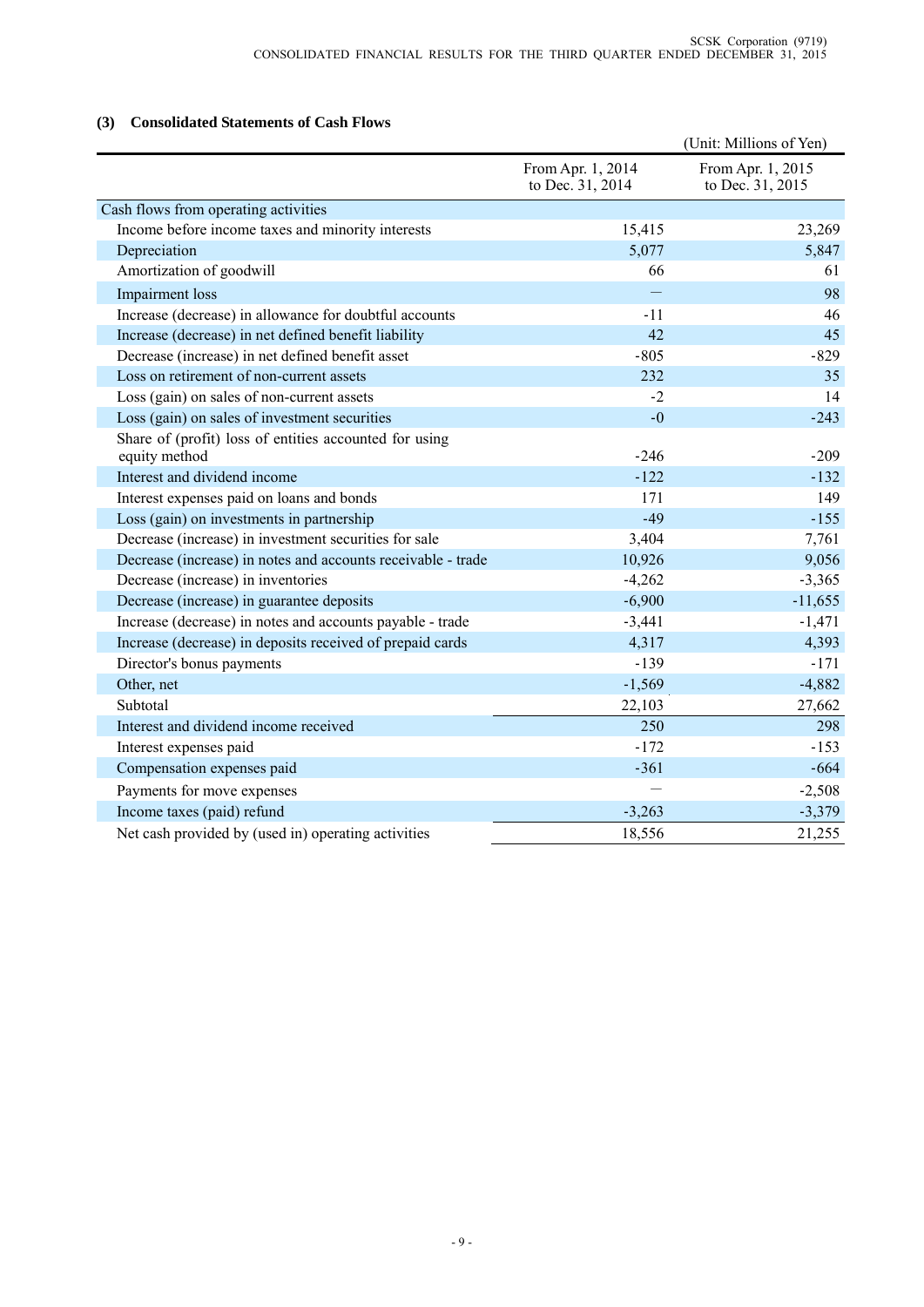|                                                                                                       |                                       | (Unit: Millions of Yen)               |
|-------------------------------------------------------------------------------------------------------|---------------------------------------|---------------------------------------|
|                                                                                                       | From Apr. 1, 2014<br>to Dec. 31, 2014 | From Apr. 1, 2015<br>to Dec. 31, 2015 |
| Cash flows from investing activities                                                                  |                                       |                                       |
| Payments of deposit                                                                                   | $-326$                                |                                       |
| Proceeds from withdrawal deposit                                                                      | 10,000                                | 352                                   |
| Purchase of securities                                                                                | $-2,400$                              | $-3,200$                              |
| Proceeds from sales and redemption of securities                                                      | 2,300                                 | 2,800                                 |
| Purchase of property, plant and equipment                                                             | $-5,772$                              | $-6,302$                              |
| Proceeds from sales of property, plant and equipment                                                  | 9                                     | 7                                     |
| Purchase of intangible assets                                                                         | $-1,945$                              | $-2,643$                              |
| Purchase of investment securities                                                                     | $-4$                                  | $-0$                                  |
| Proceeds from sales and redemption of investment<br>securities                                        | $\boldsymbol{0}$                      | 535                                   |
| Proceeds from purchase of stock of subsidiaries with                                                  |                                       |                                       |
| change of scope of consolidation                                                                      | 421                                   |                                       |
| Collection of short-term loans receivable                                                             | $\overline{4}$                        | 6                                     |
| Proceeds from withdrawal of investments in partnership                                                | 156                                   | 183                                   |
| Payments for lease and guarantee deposits                                                             | $-181$                                | $-177$                                |
| Proceeds from collection of lease and guarantee deposits                                              | 191                                   | 936                                   |
| Other, net                                                                                            | $-199$                                | 274                                   |
| Net cash provided by (used in) investing activities                                                   | 2,253                                 | $-7,227$                              |
| Cash flows from investing activities                                                                  |                                       |                                       |
| Increase in short-term loans payable                                                                  | 7,500                                 | 10,000                                |
| Decrease in short-term loans payable                                                                  | $-14,500$                             | $-10,000$                             |
| Proceeds from long-term loans payable                                                                 | 5,000                                 |                                       |
| Repayments of long-term loans payable                                                                 |                                       | $-10,000$                             |
| Proceeds from issuance of bonds                                                                       |                                       | 10,000                                |
| Repayments of lease obligations                                                                       | $-1,180$                              | $-534$                                |
| Purchase of treasury shares                                                                           | $-15$                                 | $-18$                                 |
| Proceeds from sales of treasury shares                                                                | 20                                    | 15                                    |
| Cash dividends paid                                                                                   | $-4,679$                              | $-6,240$                              |
| Dividends paid to non-controlling interests                                                           | $-176$                                | $-137$                                |
| Payments from changes in ownership interests in<br>subsidiaries that do not result in change in scope |                                       |                                       |
| of consolidation                                                                                      |                                       | $-262$                                |
| Net cash provided by (used in) financing activities                                                   | $-8,031$                              | $-7,178$                              |
| Effect of exchange rate change on cash and cash equivalents                                           | 122                                   | $-22$                                 |
| Net increase (decrease) in cash and cash equivalents                                                  | 12,900                                | 6,827                                 |
| Cash and cash equivalents at beginning of period                                                      | 59,004                                | 85,713                                |
| Decrease in cash and cash equivalents resulting<br>from exclusion of subsidiaries from consolidation  |                                       | -81                                   |
| Cash and cash equivalents at end of period                                                            | 71,905                                | 92,458                                |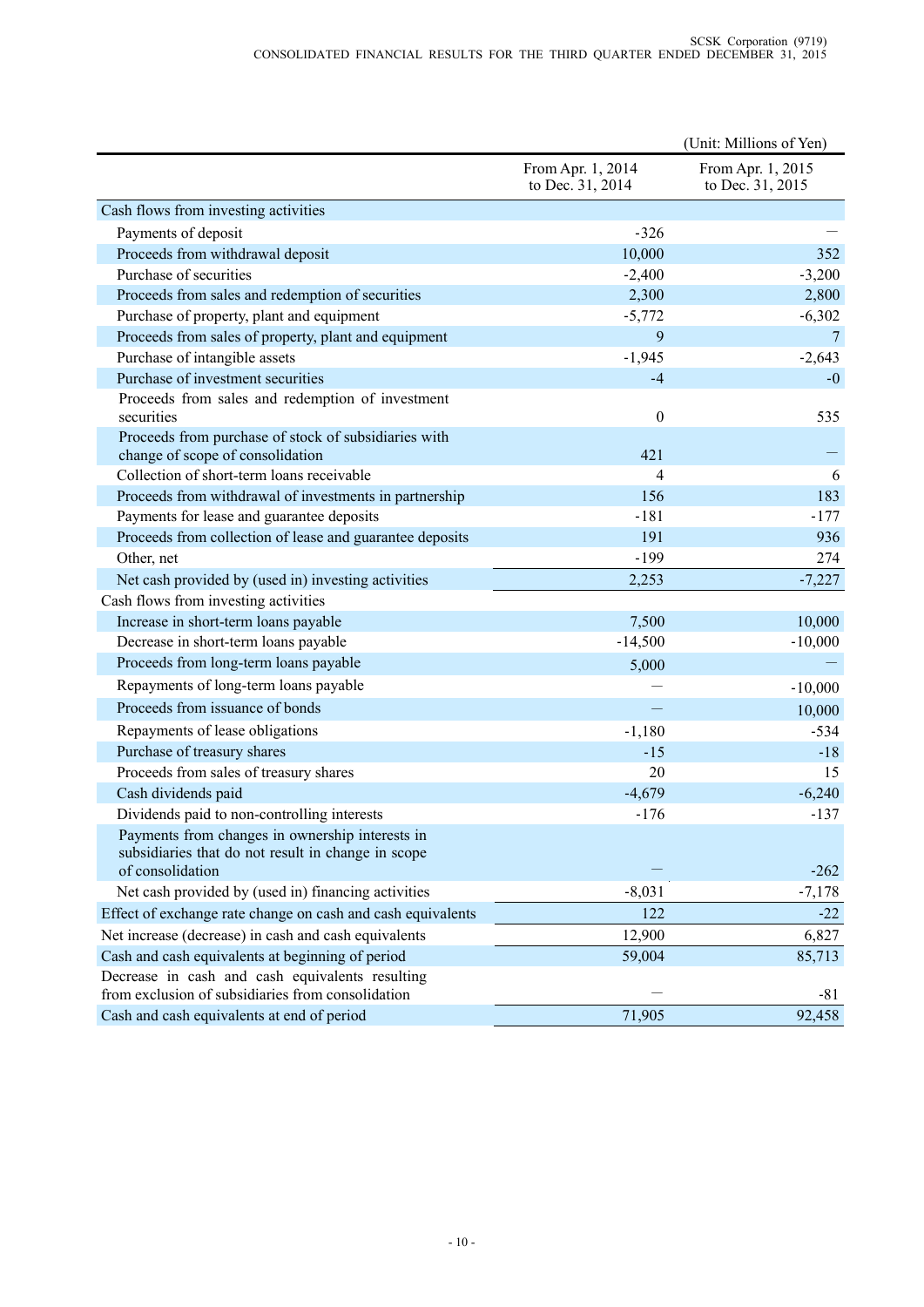# **(4) Notes regarding Consolidated Financial Results for the interim period ended December 31, 2014 (Notes regarding the Premise of a Going Concern)**

No applicable items.

# **(Notes concerning significant changes in shareholders' equity)**

No applicable items.

#### **(Segment Information)**

I. Interim period of fiscal year ending March 31, 2015 (April 1, 2014 to December 31, 2014)

1) Information on Sales, Income (Loss) by Reported Segment

|                                         |                                               |                                                              |                                            |                                         |                              |                                    |                                 | $\frac{1}{2}$                   |
|-----------------------------------------|-----------------------------------------------|--------------------------------------------------------------|--------------------------------------------|-----------------------------------------|------------------------------|------------------------------------|---------------------------------|---------------------------------|
|                                         | Manufactur-<br>ing Systems<br><b>Business</b> | Telecommuni-l<br>cation<br><b>Systems</b><br><b>Business</b> | Distribution<br>Systems<br><b>Business</b> | Financial<br>Systems<br><b>Business</b> | <b>Business</b><br>Solutions | <b>Business</b><br><b>Services</b> | <b>IT Platform</b><br>Solutions | Prepaid Card<br><b>Business</b> |
| Sales                                   |                                               |                                                              |                                            |                                         |                              |                                    |                                 |                                 |
| (1) Outside customers                   | 31,457                                        | 21,269                                                       | 33,181                                     | 44,369                                  | 13,083                       | 24,928                             | 43,022                          | 2,592                           |
| (2) Inter-segment sales or<br>transfers | 2,015                                         | 1,183                                                        | 7,070                                      | 530                                     | 2,436                        | 3,321                              | 5,599                           | $\theta$                        |
| Total                                   | 33,473                                        | 22,453                                                       | 40,252                                     | 44,900                                  | 15,520                       | 28,250                             | 48,621                          | 2,593                           |
| Segment income (loss)                   | 1,707                                         | 3,605                                                        | 3,686                                      | 4,508                                   | 69                           | 1,632                              | 2,465                           | 252                             |

|                                            | Others | Total   | Adjustments<br>(Note 1) | Amounts<br>Reported in the<br>Consolidated<br>Financial<br><b>Statements</b><br>(Note 2) |
|--------------------------------------------|--------|---------|-------------------------|------------------------------------------------------------------------------------------|
| <b>Sales</b>                               |        |         |                         |                                                                                          |
| (1) Outside customers                      | 569    | 214,474 |                         | 214,474                                                                                  |
| Inter-segment sales or<br>(2)<br>transfers | 1,472  | 23,632  | $-23,632$               |                                                                                          |
| Total                                      | 2,042  | 238,107 | $-23,632$               | 214,474                                                                                  |
| Segment income (loss)                      | 238    | 18,165  | $-941$                  | 17,223                                                                                   |

Notes: Adjustments are as follows:

1. The adjustment loss of ¥ 941million to segment income (loss) represent general corporate expenses that have not been allocated to the reported segments.

2. Segment income (loss) has been reconciled to operating income in the consolidated income statement.

(Unit: Millions of Yen)